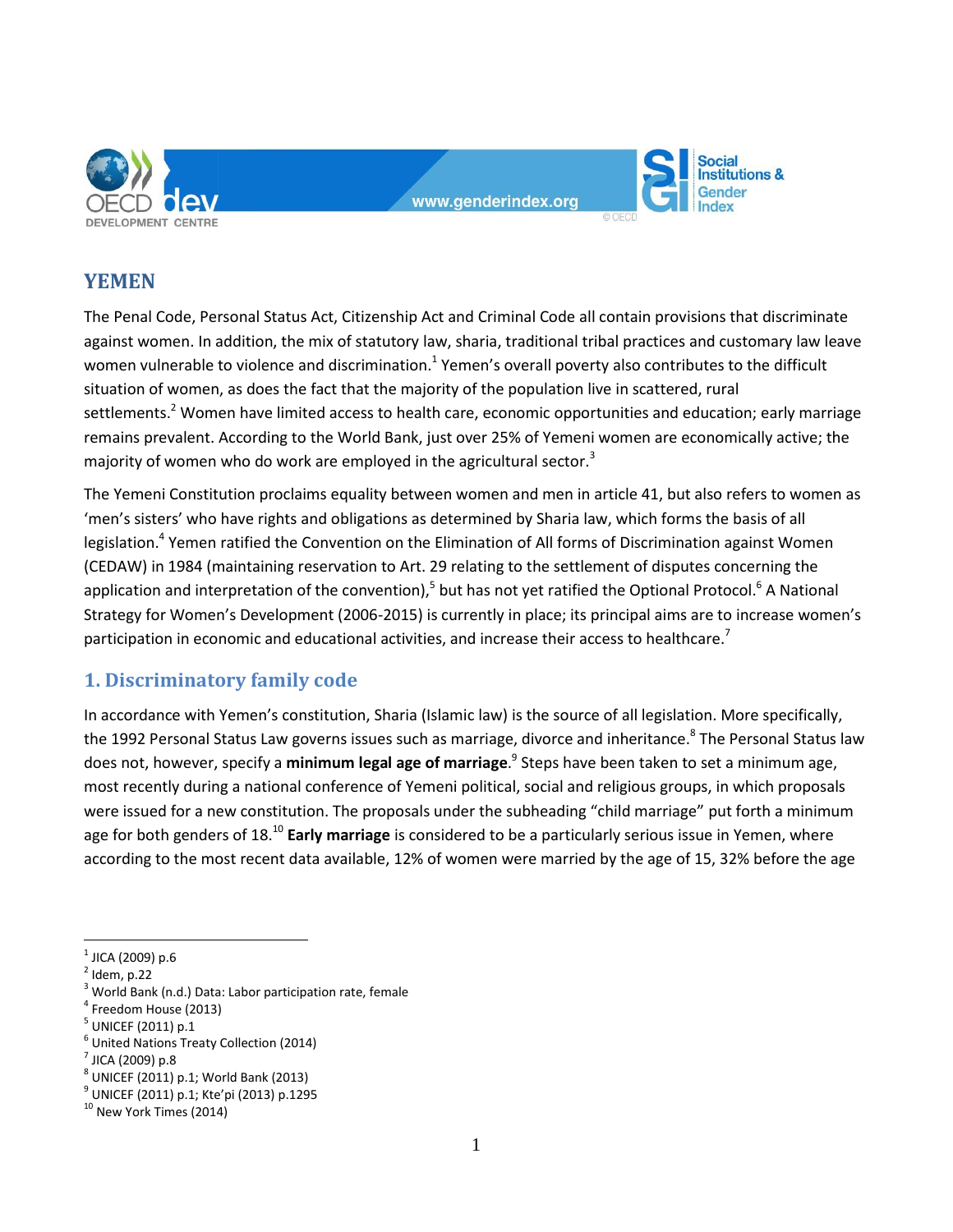of 18; 17.2% of 15-19 year old women were married or in a union.<sup>11</sup> Recent survey data collected in 2010 shows higher percentages, with 54% of the female respondents reporting they were married at the age of 16 or younger, compared to male respondents, 67% of whom reported being married at age 20 or older.<sup>12</sup> As of early 2014, a Demographic and Household Survey (DHS) was on going, which should provide additional information on this and other related matters, once results are available.

Early marriages are typically arranged as alliances between families or as financial transactions in which the bride's family is compensated with a bride price. Women do not have a voice in the marriage contract, but rather the agreement is made between the woman's guardian (father or a male relative) and the groom.<sup>13</sup> Women who marry against their parents' will risk subsequently being charged with adultery and imprisoned.<sup>14</sup> Muslim women are not allowed to marry non-Muslim men unless they convert, while Muslim men are allowed to marry Jewish and Christian women.<sup>15</sup> In a recent survey conducted for the Status of Women in the Middle East and North Africa Project, a sizable proportion of women (60%) and men (57%) felt that parents should choose their daughter's marriage partner, as they have their children's best interests at heart.<sup>16</sup>

Under article 40 of the Personal Status Code wives are obliged to obey their husbands, who are legally considered to be the head of the household (Law 23, Art. 49). <sup>17</sup> In terms of **parental authority**, fathers are the guardians of their children, while mothers are considered children's physical custodians, but have no legal rights.<sup>18</sup> In the event of **divorce**, mothers may be granted custody of young children (9 for boys, 12 for girls), who then pass their father or father's family, as they grow older.<sup>19</sup>

Sharia law provides for detailed and complex calculations of **inheritance** shares. A woman may inherit from her father, mother, husband or children, and under certain conditions, from other family members. However, her share is generally smaller than a man's entitlement. A daughter, for example, inherits half as much as a son.<sup>20</sup> In rural areas, women are often denied their inheritance rights. $^{21}$  In other cases, women may renounce their inheritance rights voluntarily in favour of the nearest male relative.<sup>22</sup> Women who marry into a different tribe may also be prevented from inheriting property, so as to keep the latter under tribal ownership.<sup>23</sup> In an attempt to protect family assets, wealthy families sometimes forbid their daughters to marry outside the family.<sup>24</sup>

### *More*

 $\overline{a}$  $^{11}$  UNICEF (2014) pp.83, 95; see also MICS3 (2006) p.17; OECD (2014), Gender, Institutions and Development Database, http://stats.oecd.org

<sup>&</sup>lt;sup>12</sup> SWMENA Project, Yemen: Opinions on Early Marriage and Gender Quotas Topic Brief (2011) p.4

 $^{13}$ Idem

 $14$  Human Rights Watch (2010); Manea (2010) p.554

<sup>15</sup> Manea (2010) p.554; UNICEF (2011) p.2

<sup>&</sup>lt;sup>16</sup> SWMENA Project, Yemen: Social Attitudes Toward Women Topic Brief (2011) p.11

 $17$  World Bank (2013)

<sup>18</sup> Kte'pi (2013) p.1296

<sup>19</sup> Idem; UNICEF (2011) p.2

 $20$  World Bank (2013)

<sup>21</sup> JICA (2009) p.24

<sup>22</sup> UNICEF (2011) p.2; JICA (2009) p.24

<sup>23</sup> UNICEF (2011) p.2; JICA (2009) p.24

<sup>24</sup> Manea (2010) p.558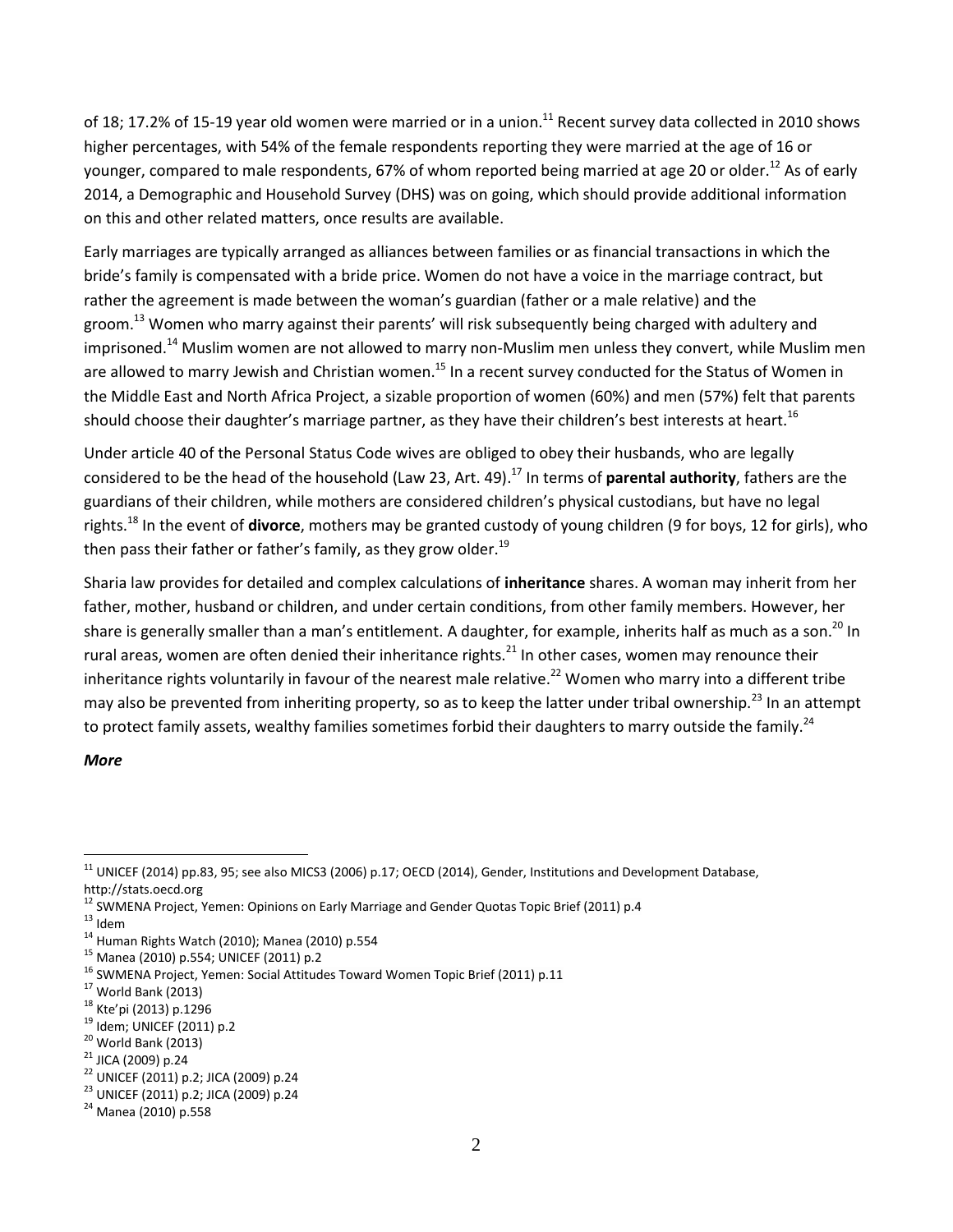**Polygamy** is legal following provisions in Sharia law, which allows Muslim men to take as many as four wives provided that they can support them financially.<sup>25</sup> The consent of wives is not required nor does a first wife need to be informed at the time of the marriage that the husband intends to marry more wives latter.<sup>26</sup> Recent data on the prevalence of polygamy is not available.

Men are able to repudiate (**divorce** unilaterally) their wives, while women can only obtain a divorce under a limited range of circumstances (e.g. desertion, impotence, failing to meet his financial obligations).<sup>27</sup> Either spouse may divorce the other for a mental or physical defect, inequality of social status or apostasy.<sup>28</sup> A woman can also obtain a '*khula*' divorce, although in this case, has to refund her dowry.<sup>29</sup>

In Yemen, the adolescent birth rate is 80 births per 1,000 girls as  $15{\text -}19$ .<sup>30</sup>

Recent survey data on decision-making reveals that although relatively few Yemeni women report working for wages (7%), those who do feel completely free (64%) or somewhat free (22%) decide how their earnings are used.<sup>31</sup> However, when it comes to making decisions about daily household purchases, women report that their husband (48%) or other family members such as parents, children or other relatives (31%) primarily make such decisions.<sup>32</sup> The same is true of decisions regarding large household purchases: 53% primarily the husband and 29% other family members.<sup>33</sup>

# **2. Restricted physical integrity**

There is no legislation in place in Yemen addressing **domestic violence**. <sup>34</sup> That latter is believed to be very common in Yemen, but accurate figures as to prevalence rates are not available.<sup>35</sup> Few women report abuse, due to lack of confidence in the police and judicial processes, but also because such violence is generally considered a family affair.<sup>36</sup> In some cases, women who report domestic violence to the police are themselves incarcerated, and can only be released if a male relative comes to collect them.<sup>37</sup> Although a new policy allows female relatives to collect women under such circumstances, it is not consistently enforced.<sup>38</sup> However, a recent survey conducted for the Status of Women in the Middle East and North Africa (SWMENA) project suggests that Yemeni men and women find domestic violence largely unacceptable, with the majority of respondents (men and women) stating that a husband beating his wife is never justified.<sup>39</sup> That said, 38% of women felt husbands

<sup>33</sup> Idem, p.13

 $\overline{a}$ <sup>25</sup> Kte'pi (2013) p.1295

 $26$  Idem

<sup>27</sup> Kte'pi (2013) p.1296; Manea (2010) p.553

<sup>28</sup> Kte'pi (2013) p.1296

<sup>29</sup> Kte'pi (2013) p.1296; Manea (2010) p.553

<sup>&</sup>lt;sup>30</sup> UNICEF (2011) p.4; United Nations World Fertility Data (2013), data from MICS3 (2006)

<sup>&</sup>lt;sup>31</sup> SWMENA Project, Yemen: Control of Financial Assets Topic Brief (2011) p.10

 $32$  Idem, p.12

<sup>34</sup> World Bank (2013); UNICEF (2011) p.2

<sup>&</sup>lt;sup>35</sup> US State Department (2012)

 $36$  Idem

<sup>37</sup> Human Rights Watch (2010)

<sup>38</sup> Idem

<sup>&</sup>lt;sup>39</sup> SWMENA Project, Yemen: Women's Freedom of Movement &Freedom from Harassment and Violence Topic Brief (2011) pp.8-11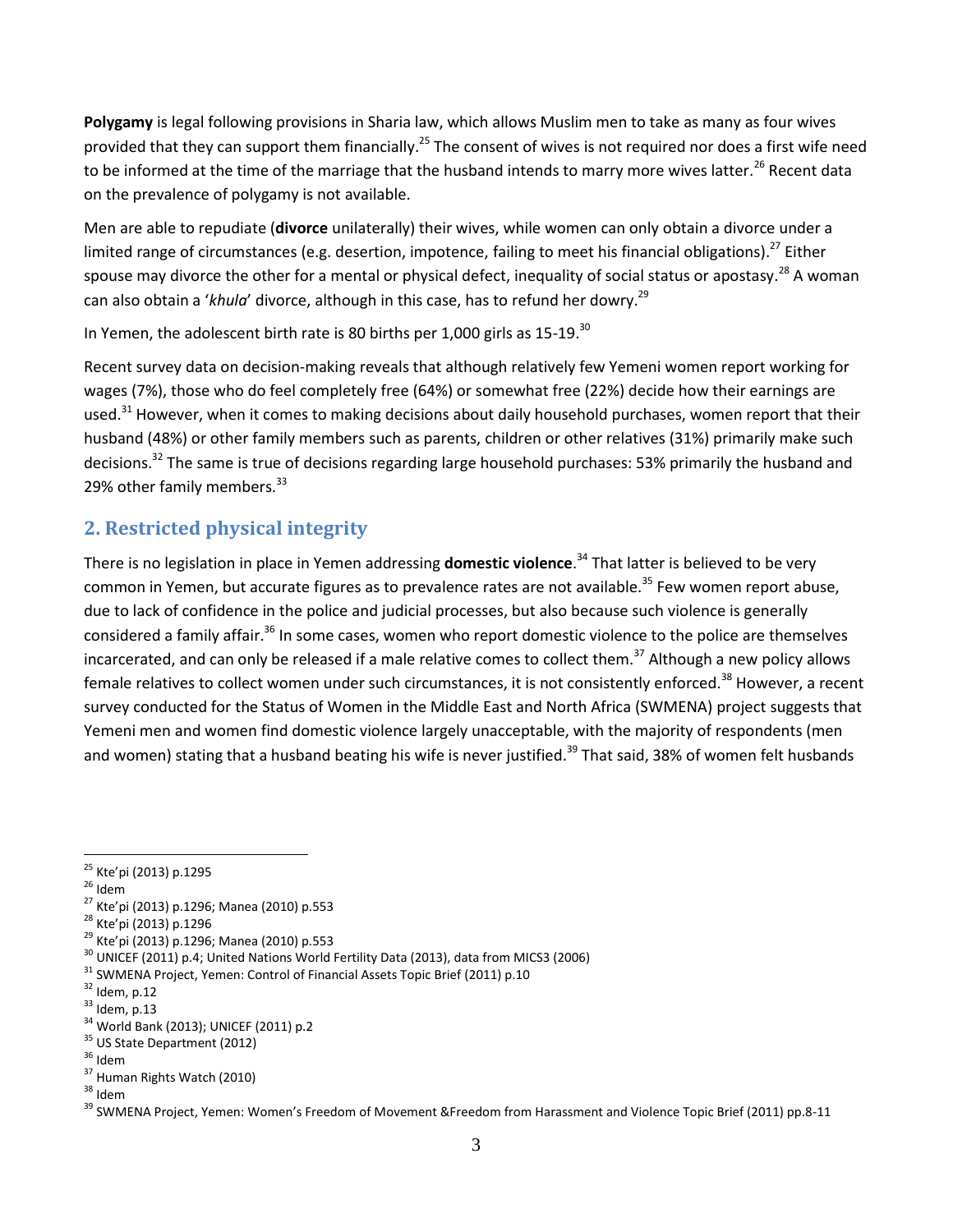were always or sometimes justified in beating their wives if she was disobedient or did not follow his orders, 28% felt the same if she neglected the children, and 37% if she went out without telling her husband.<sup>40</sup>

**Rape** is a criminal offence, but the law does not recognise the concept of spousal rape.<sup>41</sup> As with domestic violence, it is impossible to ascertain how many women are affected by sexual violence in Yemen, as few women report attacks to the police due to a fear of social repercussions and stigma, including a fear of shaming the family, incurring violent relation, or being prosecuted themselves on charges of fornication. According to the law, without a confession, the victim must provide at least four male witnesses to the crime.<sup>42</sup>

There are no specific laws addressing **sexual harassment**, although Articles 270-274 of the Criminal Code stipulate that anyone who commits an offending act in public can be sentenced to up to six months in prison or fines. The punishment rises to up to one year in prison and fines for forcing a female to behave immorally. However, there must be a witness to the harassment in order for the punishment to be applicable and the law is rarely enforced.<sup>43</sup> In addition, although Article 273 criminalises "shameful" or "immoral" acts, this leaves women vulnerable to arrest for reasons such as being alone with a man who is not her relative.<sup>44</sup> Sexual harassment in public spaces is reportedly a significant issue in Yemen. According to a recent study conducted by the National Center for Women's Rights and the United Nations Population Fund (UNFPA), 90 per cent of women faced sexual harassment in the streets.<sup>45</sup> Additional survey data similarly suggests a relatively high prevalence of sexual harassment, with 75% of respondents in urban areas and 68% of those in rural areas reporting that they have heard that women experience harassment in public or at work; in the same survey 14% of women under 50 reported that they experience harassment most times or every time they are in public spaces.<sup>46</sup>

**Female genital mutilation** (FGM) is not illegal in Yemen, although a ministerial decree prohibits FGM/C from being carried out in health facilities.<sup>47</sup> The practice continues, however, to be carried out in private clinics.<sup>48</sup> An attempt to introduce a law criminalising the practice in 2008 was rejected by the parliament.<sup>49</sup> Data from 2003 shows that 40% of women aged 15-49 had undergone some form of FGM.<sup>50</sup> It is believed to be most prevalent in urban areas and along the coast, where women's rights groups report that prevalence may be as high as 90%, influenced by cultural patterns in the Horn of Africa, such as Mahara and Hodeidah.<sup>51</sup> The government and women's rights organisations have been involved in raising awareness of the issue, and its health impacts.<sup>52</sup>

### *More*

 $\overline{a}$ 

So-called **honour crimes** do occur in Yemen, although they are rarely reported so prevalence data is not available.<sup>53</sup> The law reduces penalties for crimes committed in rage following an unlawful act by the victim,

 $43$  World Bank (2013); Gulf News (2013)

- <sup>45</sup> US Department of State (2012)
- <sup>46</sup> SWMENA Project, Yemen: Women's Freedom of Movement &Freedom from Harassment and Violence Topic Brief (2011) p.5
- <sup>47</sup> UNICEF (2011) p.2
- <sup>48</sup> Manea (2010) p.569
- <sup>49</sup> Idem; Freedom House (2013)
- <sup>50</sup> OECD (2014), Gender, Institutions and Development Database, http://stats.oecd.org
- <sup>51</sup> US Department of State (2012); JICA (2009) p.21
- <sup>52</sup> Manea (2010) p.569
- <sup>53</sup> Kte'pi (2013) p.1296

 $^{40}$  Idem, p.11

<sup>41</sup> UNICEF (2011) p.2; Kte'pi (2013) p.1296

<sup>42</sup> US Department of State (2012)

<sup>44</sup> UNICEF (2011) p.2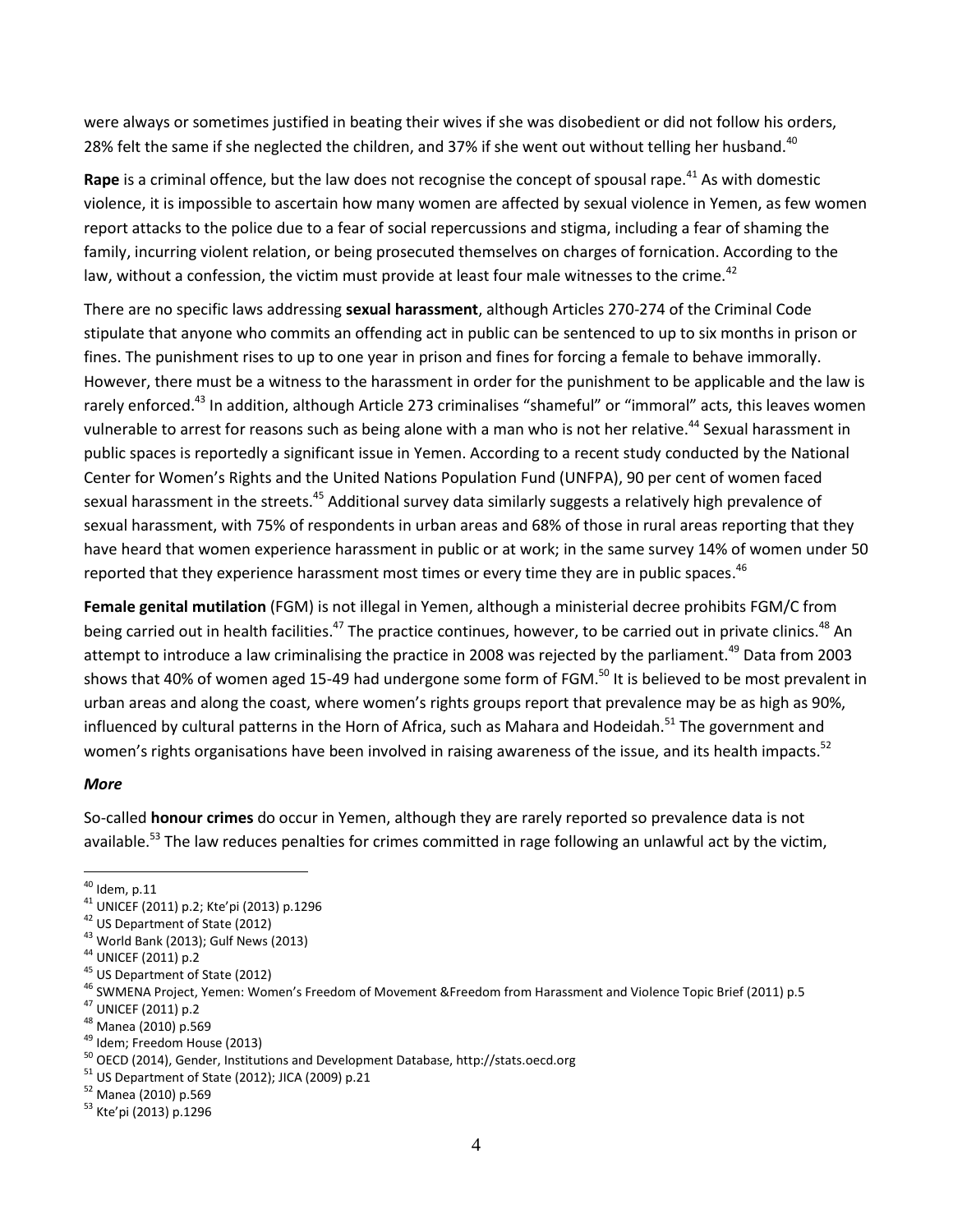including husbands murdering their wives if they discover that they have been unfaithful.<sup>54</sup> Conversely, women can be imprisoned for socialising with men who are not their relatives.<sup>55</sup>

In Yemen, **abortion** is only permitted to save a woman's life.<sup>56</sup>

Women have the right to use **contraception** in Yemen, although few women in Yemen are aware of this right, and fewer still are in a position to make free and independent choices concerning their reproductive health.<sup>57</sup> In addition, women often need permission from their husbands in order to obtain contraception.<sup>58</sup> A recent survey conducted for the Status of Women in the Middle East and North Africa (SWMENA) Project, shows that the majority of female respondents (71%) are required to be accompanied by somebody to visit a healthcare provider<sup>59</sup> and nearly half of the women interviewed (44%) had never visited a gynaecologist or obstetrician.<sup>60</sup> According to the 2006 MICS3, 19.2% of women questioned reported using a modern form of contraception.<sup>61</sup> In rural areas, the provision of healthcare tends to be very poor, which in turn has an impact on women's access to reproductive health services.<sup>62</sup>

## **3. Son bias**

The male/female **sex ratio** for the working age population (15-64) 2013 was 1.03 while the sex ratio at birth was 1.05.<sup>63</sup> Analysis of sex ratio data across age groups indicates that Yemen is a country of low concern in relation to **missing women**, although there has been improvement in recent years.

### *More*

Under-five mortality rates are higher for boys than for girls, <sup>64</sup> while disaggregated data on immunisation rates show approximately the same coverage for boys and girls.<sup>65</sup> Data on malnutrition and growth by sex is not available.

There are discrepancies in gross enrolment ratios at both the primary and secondary levels. According to a 2014 report by UNICEF, gross primary school enrolment ratios (females as a % of males) were 82% at the primary level and 63% at the secondary level.<sup>66</sup> Girls' enrolment rates in rural areas are particularly low and very few women go on to attend university: the gross enrolment rate for women at the tertiary level is 5%.<sup>67</sup> Overall, education attainment in Yemen is also low; according to a survey carried out by the Status of Women in the Middle East and North Africa (SWMENA) Project, 86% of women and 60% of men report that they have less than a

 $\overline{a}$ 

<sup>54</sup> Idem; UNICEF (2011) p.2

<sup>55</sup> JICA (2009) p.9

<sup>&</sup>lt;sup>56</sup> United Nations Department of Economic and Social Affairs (2013)

<sup>57</sup> Idem, p.568

<sup>58</sup> Idem

<sup>&</sup>lt;sup>59</sup> SWMENA Project, Yemen: Health Care Access Topic Brief (2011) p.10

 $60$  Idem, p.11

 $61$  MICS3 (2006) p.44; United Nations, World Contraceptive Use (2012)

<sup>&</sup>lt;sup>62</sup> SWMENA Project, Yemen: Health Care Access Topic Brief (2011) p.2; JICA (2009) p.iii

<sup>63</sup> CIA (2013)

<sup>64</sup> UNICEF (2014) p.34

<sup>65</sup> MICS3 (2006) p.75

<sup>66</sup> UNICEF (2014) p.76

<sup>67</sup> JICA (2009) pp.14-15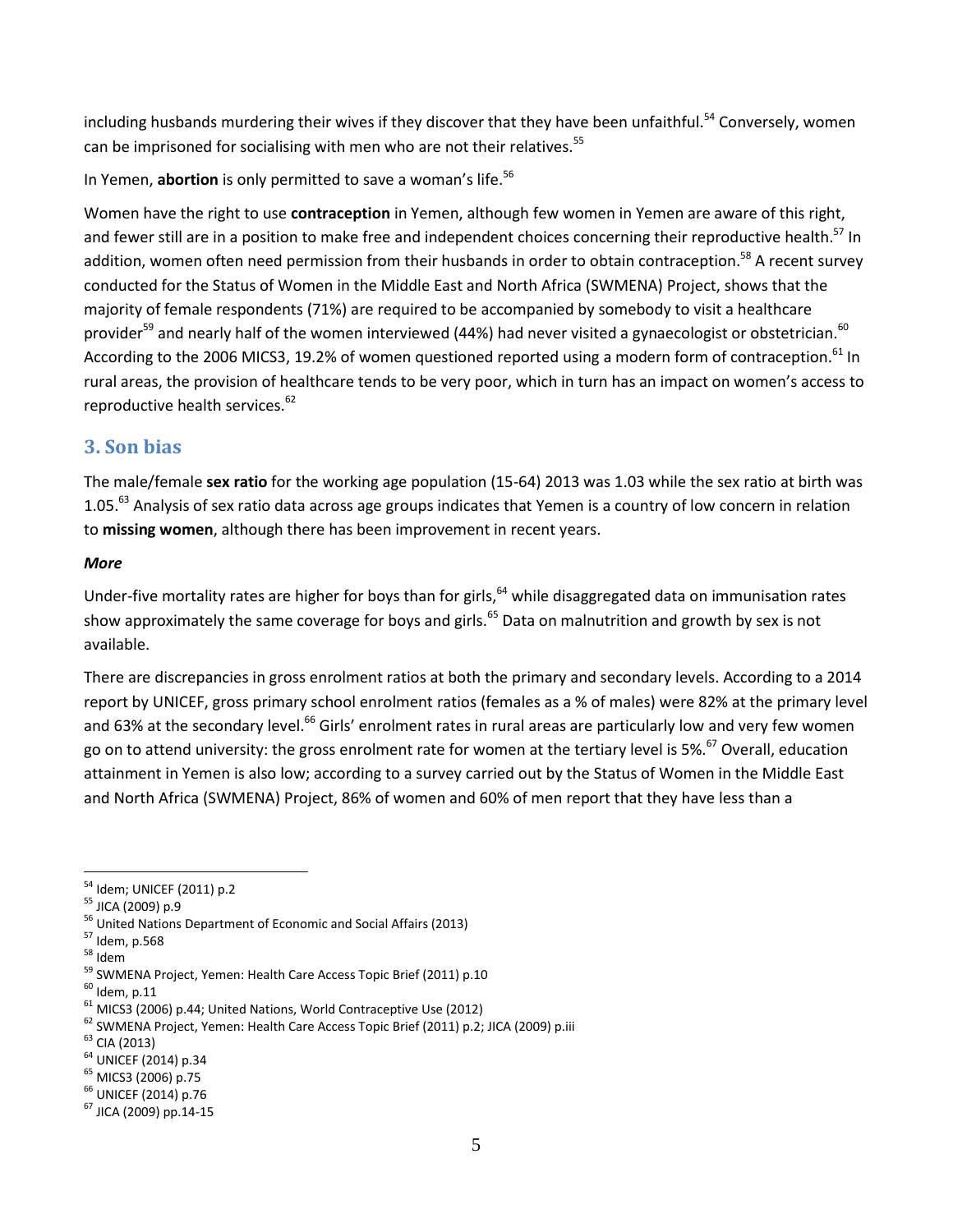secondary-level education. That said only 29% of women 18-24 have no formal education, compared to 98% of women 65 or older.<sup>68</sup>

The relatively widespread practice of early marriage is one of the reasons some girls fail to start or finish schooling.<sup>69</sup> According to a 2009 USAID report, investment in girls' educations is seen as wasteful by many parents, given that they are expected to marry and join another household.<sup>70</sup> However, according to the SWMENA Project, the majority (over 75%) of respondents to a survey on social attitudes towards women stated that they would allow a daughter to complete secondary school or university if they so chose, although higher percentages of men and women support a son completing both levels of education compared to those who would support a daughter.<sup>71</sup> In rural areas, school attendance (or the lack thereof) is exacerbated by inadequate provision of acceptable educational facilities and the long distances that children have to travel to attend school.<sup>72</sup>

## **4. Restricted resources and assets**

Women have the legal **right to own land and non-land assets**. <sup>73</sup> In addition, within marriage, women retain ownership and control over their own property and assets, which are not considered to be under joint ownership (the default marital property regime is separation of property).<sup>74</sup> But poverty, illiteracy, unawareness of economic rights and discriminatory practices limit the ability of women to exercise these rights; in most cases, women hand over the administration of their property and positions to their husband or male relatives.<sup>75</sup> In addition, it is considered socially unacceptable for women to register land in their own names in rural areas.<sup>76</sup> This, and the high fees charged for land registrations serve as further de facto limitations on women's access to land. Survey data from the Status of Women in the Middle East and North Africa (SWMENA) project shows that only 4% of women owned and controlled either land or a house (an additional 3% owned land or a house but had no control over the asset); 17 per cent of women owned some item of high value (e.g. a car or jewellery), 14% of whom exercise full control over the asset. $^{77}$ 

Similarly, there are no legal restrictions on women's **right to access financial services**, including entering into business contracts and activities, and no legal restrictions on women's opening a bank account or accessing bank loans and credit;<sup>78</sup> yet, women encounter limitations in this area. According to SWMENA project survey data, only 5% of currently or formerly married Yemeni women reported that they can obtain bank loans or other credit without help from a spouse or parent, although this percentage increases among women with higher levels of education and employment.<sup>79</sup> The common view in Yemeni society is that a woman's place is in the

 $\overline{a}$ <sup>68</sup> SWMENA Project, Yemen: Educational Attainment and Career Aspirations Topic Brief (2011) p.2

<sup>69</sup> Freij (2009) p.1

 $70$  Idem

<sup>71</sup> SWMENA Project, Yemen: Social Attitudes Toward Women Topic Brief (2011) p.10

<sup>72</sup> JICA (2009) p.15

<sup>73</sup> World Bank (2013)

<sup>74</sup> Idem

<sup>75</sup> JICA (2009) p.24; Manea (2010) p.557

<sup>76</sup> JICA (2009) p.24

<sup>77</sup> SWMENA Project, Yemen: Paid Work and Control of Earnings & Assets Topic Brief (2011) pp.15-16

 $<sup>78</sup>$  World Bank (2013)</sup>

<sup>&</sup>lt;sup>79</sup> SWMENA Project, Yemen: Paid Work and Control of Earnings & Assets Topic Brief (2011) p. 17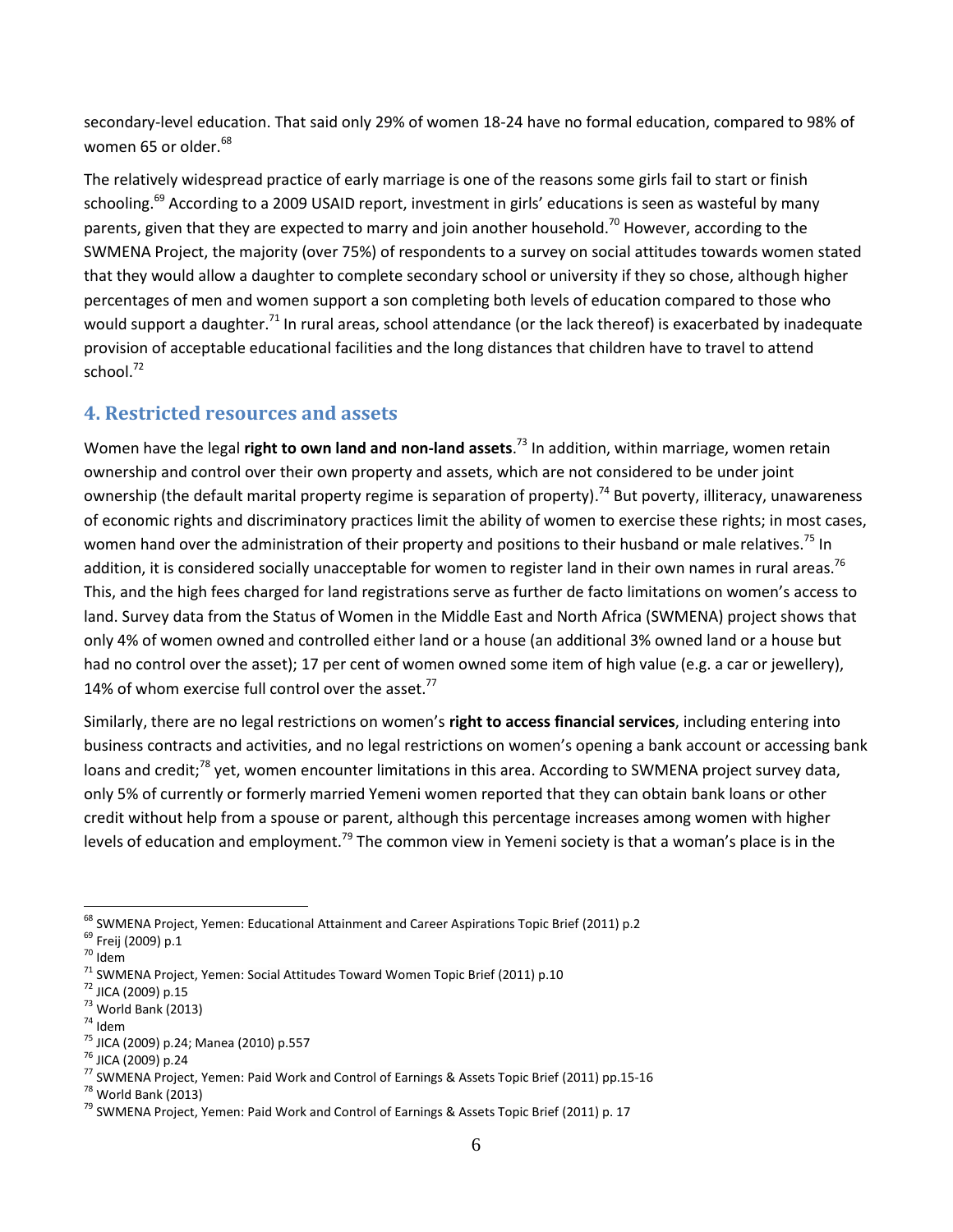home and husbands should manage financial matters.<sup>80</sup> Only one in twenty Yemeni women have any financial savings, and among those that do, only 4% reported they can use them as they please.<sup>81</sup> Women do, however make up the bulk of recipients of micro-credit<sup>82</sup> and providing loans to women to start small businesses has been part of the government's recent development plans and efforts to increase women's economic participation.<sup>83</sup>

# **5. Restricted civil liberties**

Women's freedom of movement and **access to public space** is subject to numerous legal and social limitations. Women are legally obliged to obey their husbands, who make the decision about where the family will reside (Art 40, Personal Status Law).<sup>84</sup> Women must also ask their husband's (or guardian's) permission to leave the family home and married women must provide their husband's name, nationality, birthdate and birth place when applying for a passport.<sup>85</sup> Authorities will also often require the woman to have the authorization of a male guardian for both passports and national IDs, although there is no such specification under the law.<sup>86</sup> Although women have the right to pursue education and seek employment, some guardians also restrict these activities.<sup>87</sup>

According to the Status of Women in the Middle East and North Africa (SWMENA) project survey data, 20% of women feel either somewhat (9%) or completely (11%) restricted in associating with persons of their own choosing.<sup>88</sup> Almost half of the women interviewed felt somewhat (12%) or completely (30%) restricted to move about as they pleased in public areas without fear or pressure form others; similarly, approximately half of women felt either completely restricted (47%) from leaving their house without permission, or somewhat restricted (15%).<sup>89</sup> As mentioned above, a significant proportion of women (37%) also felt that it is always or sometimes justified for a man to beat his wife if she leaves the house without permission.<sup>90</sup> Finally, the majority of men and women surveyed believe a good wife should obey her husband even if she disagrees (87% and 83% respectively)<sup>91</sup> and the majorities of both men and women strongly/somewhat oppose women traveling without a *mahram* (98% and 91% respectively).<sup>92</sup>

The law provides for both freedom of assembly and association, although these are not always respected in practice.<sup>93</sup> Mounting protests since 2011 against alleged corruption and abuse of power, the marginalization of southern political system, and pressing social and economic concerns have often met with brutal violence, although many demonstration and spontaneous marches were not suppressed.<sup>94</sup> A number of NGOs work in

 $\overline{a}$ 

<sup>80</sup> Manea (2010) p.558

<sup>81</sup> SWMENA Project, Yemen: Paid Work and Control of Earnings & Assets Topic Brief (2011) p.15

<sup>82</sup> JICA (2009) p.28

<sup>83</sup> UNICEF (2011) p.3

 $84$  World Bank (2013)

<sup>85</sup> World Bank (2013); UNICEF (2011) p.2

<sup>86</sup> UNICEF (2011) p.2

<sup>87</sup> World Bank (2013)

<sup>88</sup> SWMENA Project, Yemen: Women's Freedom of Movement &Freedom from Harassment and Violence Topic Brief (2011) p.2

 $89$  Idem, p.3

 $90$  Idem, p.11

<sup>&</sup>lt;sup>91</sup> SWMENA Project, Yemen: Social Attitudes Toward Women Topic Brief (2011) p.14

<sup>92</sup> Idem, p.7

<sup>93</sup> Freedom House (2013); US Department of State (2012)

<sup>&</sup>lt;sup>94</sup> Idem, Idem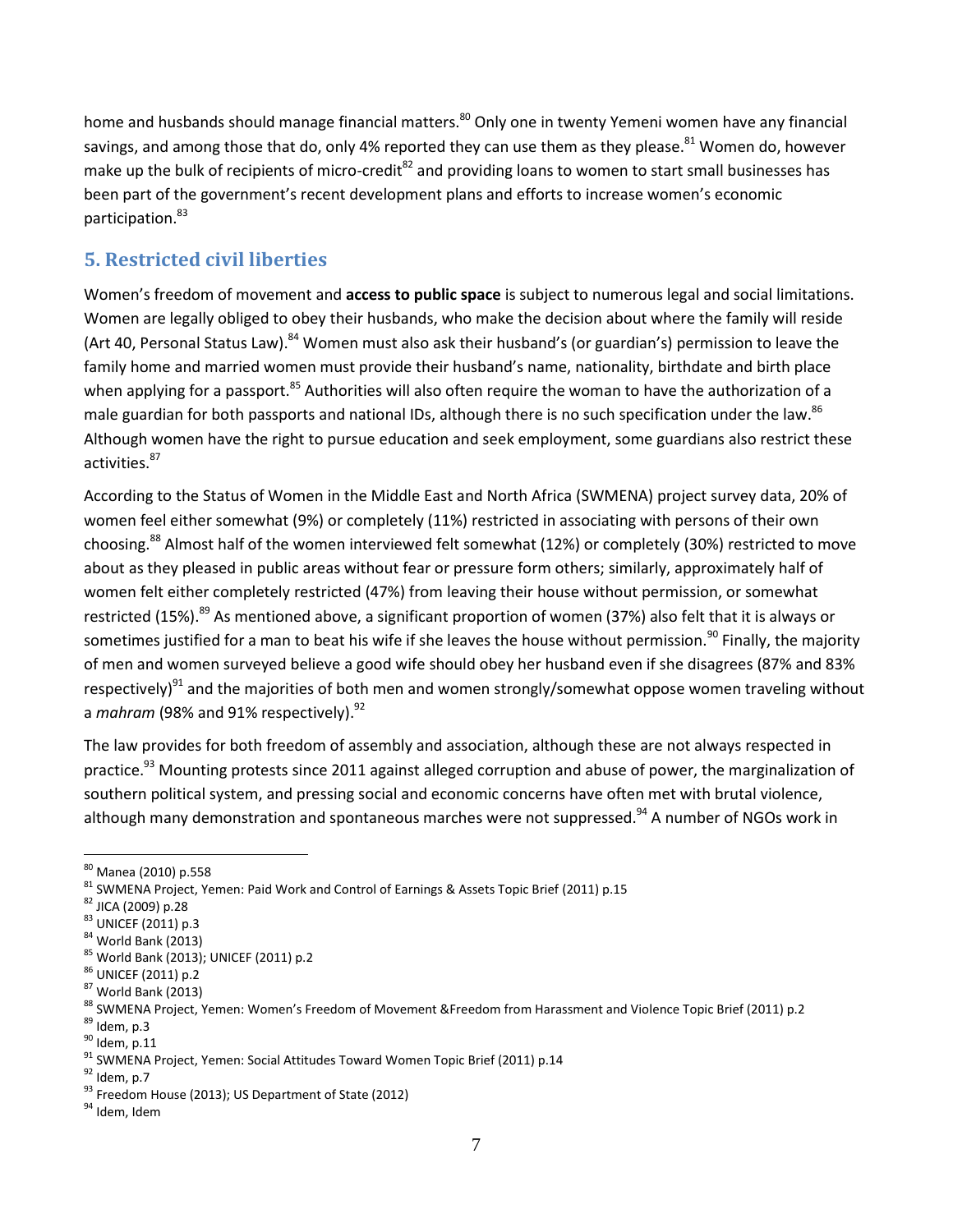Yemen, and yet their ability to operate is in practice restricted by the government.<sup>95</sup> There are however some very active women's rights organisations in Yemen, whose members operate in a sometimes difficult and hostile environment.<sup>96</sup> Women's rights NGOs have been active in drawing attention to the lack of legal minimum age of marriage, raising awareness of domestic violence and FGM, as well as calling for changes to discriminatory laws.<sup>97</sup> Women's rights organisations do, however, face considerable opposition from an influential religious lobby, which limits the extent to which they can advocate on behalf of women's rights.<sup>98</sup> In addition, according to survey results from the SWMENA project, only 2% of Yemeni women report having taken part in a protest, march or demonstration, and no more than 2% of Yemeni women report being members of organizations such as religious groups, women's organizations, trade unions, cooperatives, NGOs, and artist or scientist unions.<sup>99</sup>

Freedom of expression is not respected in Yemen, and Article 103 of the Press and Publications Law bans direction personal criticism of the head of the state or publication of material that "might spread a spirit of dissent and division among the people" or that "leads to the spread of ideas contrary to the principles of the Yemeni Revolution, [is] prejudicial to national unity or [distorts] the image of the Yemeni, Arab, or Islamic heritage." The government maintains a monopoly over television and radio and dissenting newspapers have been forcibly closed.<sup>100</sup> In addition, the media has been used to attack and vilify women's rights activists, while also serving to uphold traditional gender roles in its representation of women.<sup>101</sup>

An attempt in 2008 to introduce a 15% **quota** for women in parliament was abandoned after intervention from a hastily convened 'Meeting for Protecting Virtue and Fighting Vice', made up of Islamic clerics and prominent tribal chiefs, who decreed that 'a women's place is in the home'.<sup>102</sup> Women hold 0.3% of the seats in the national parliament (1 woman out of a total of 301 seats);<sup>103</sup> female representation on local government councils is similarly limited with women occupying less than 1% of seats.<sup>104</sup> The original 6-year mandate of the current parliament expired in 2009, but elections were postponed amid the 2011 turmoil.<sup>105</sup> According to survey data from the SWMENA Project, only 5% of Yemeni women say they are members of political parties (compared to 47% of men). There is a fair amount of support for women becoming involved in politics as candidates for office: 64% of men and women each strongly/somewhat support women as political candidates.<sup>106</sup> Although men and women seem to support the idea of female involvement in various political roles, the same survey also revealed that men are viewed as better political leaders (88% of men and 85% of women strongly/somewhat agree) and business executives (87% of men and 81% of women) than women.<sup>107</sup>

### *More*

 $\overline{a}$ 

- 100 Freedom House (2013)
- <sup>101</sup> Idem, p.570

<sup>103</sup> Freedom House (2013); UN Statistics Division (2013)

<sup>95</sup> Idem, Idem

<sup>&</sup>lt;sup>96</sup> Manea (2010) p.569

<sup>&</sup>lt;sup>97</sup> Idem, pp.546, 556, 569

<sup>98</sup> Manea (2010) p.556

<sup>99</sup> SWMENA Project, Yemen: Civic and Political Participation Topic Brief (2011) pp. 2,5

<sup>102</sup> JICA (2009) p.7; SWMENA Project, Yemen: Opinions on Early Marriage and Gender Quotas Topic Brief (2011)

<sup>&</sup>lt;sup>104</sup> SWMENA Project, Yemen: Opinions on Early Marriage and Gender Quotas Topic Brief (2011) p.9

<sup>105</sup> CIA (2013); Freedom House (2013)

<sup>&</sup>lt;sup>106</sup> SWMENA Project, Yemen: Social Attitudes Toward Women Topic Brief (2011) p.2

 $107$  Idem, p.9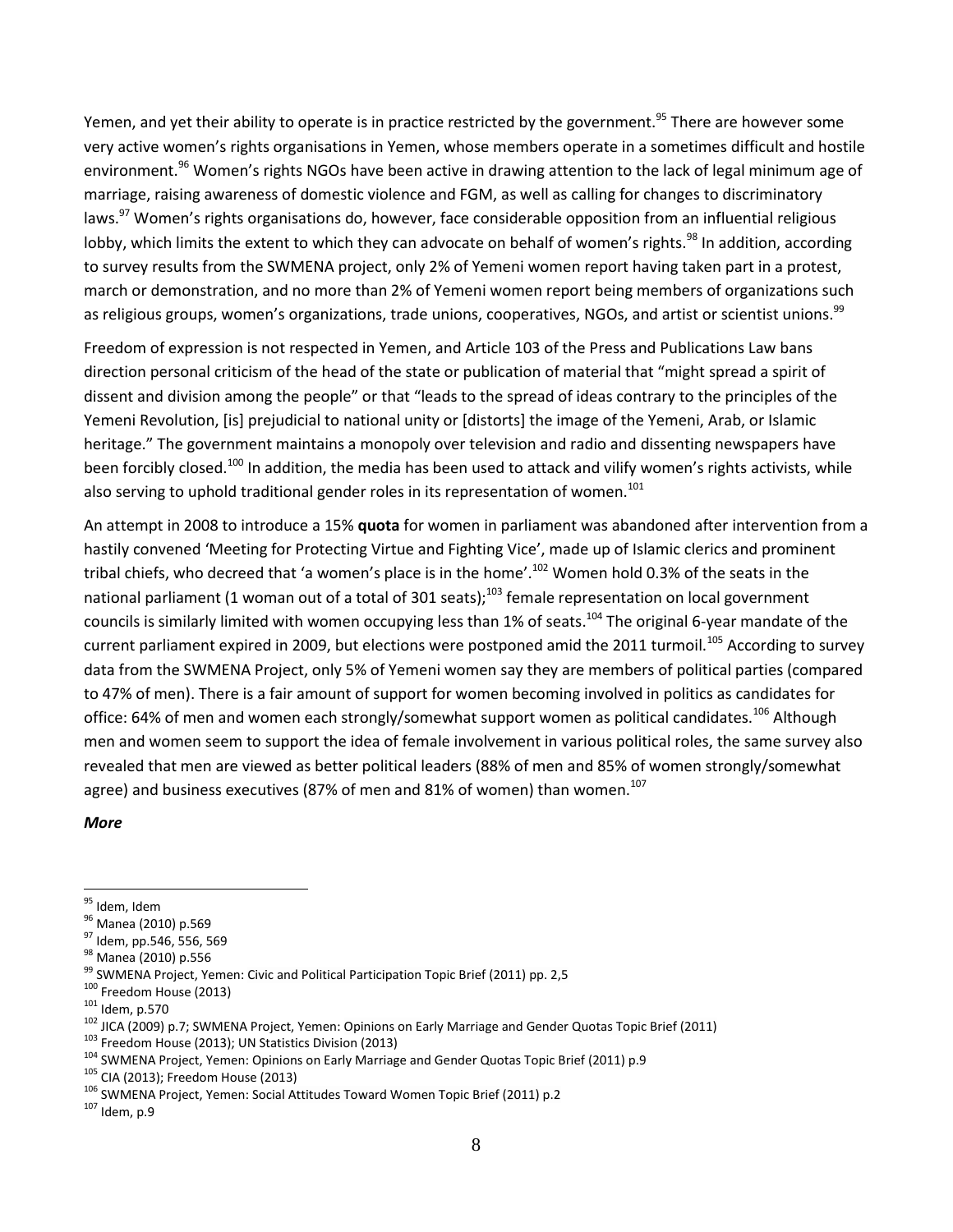Discrimination on the basis of gender is banned under the 1995 Labour Law.<sup>108</sup> However, the majority of women who **work** outside the home do so as agricultural labourers, either receiving payment on a day-by-day basis, or receiving no payment at all.<sup>109</sup> As a result, they are not protected by employment legislation. Women and girls' lack of access to education inevitably impacts negatively on their capacity to enter the workforce, and their earning capacity, but also on their career aspirations: according to the SWMENA project, 74% of young women questioned who had completed secondary school intended to pursue a career, compared to 41% with primary education, and 24% who had no formal schooling.<sup>110</sup> Of those who did not intend to pursue a career, 31% stated that it was because their husband or family would not allow it.<sup>111</sup> Despite the government's goal to increase women's economic participation, the labour force participation rate of women in Yemen remains relatively low at 25%.<sup>112</sup> Pregnant women are entitled to 70 days of **maternity leave**,<sup>113</sup> to be financed by the employer.<sup>114</sup>

Women must apply for permission to marry a male foreigner from the Ministry of Interior, and they may confer their **citizenship** to children born to a non-Yemeni father only if the father is unknown or has no nationality.<sup>115</sup>

 $\overline{a}$  $108$  ILO (2011)

 $109$  JICA (2009) pp.23, 26

<sup>110</sup> SWMENA Project, Yemen: Educational Attainment and Career Aspirations Topic Brief (2011) pp.2, 7; UNICEF (2011) p.3

 $111$  Idem, p.6

<sup>112</sup> World Bank (n.d.) Data: Labor participation rate, female; UNICEF (2011) p.3

<sup>113</sup> World Bank (2013)

 $114$  ILO (2013)

<sup>115</sup> World Bank (2013); UNICEF (2011) p.2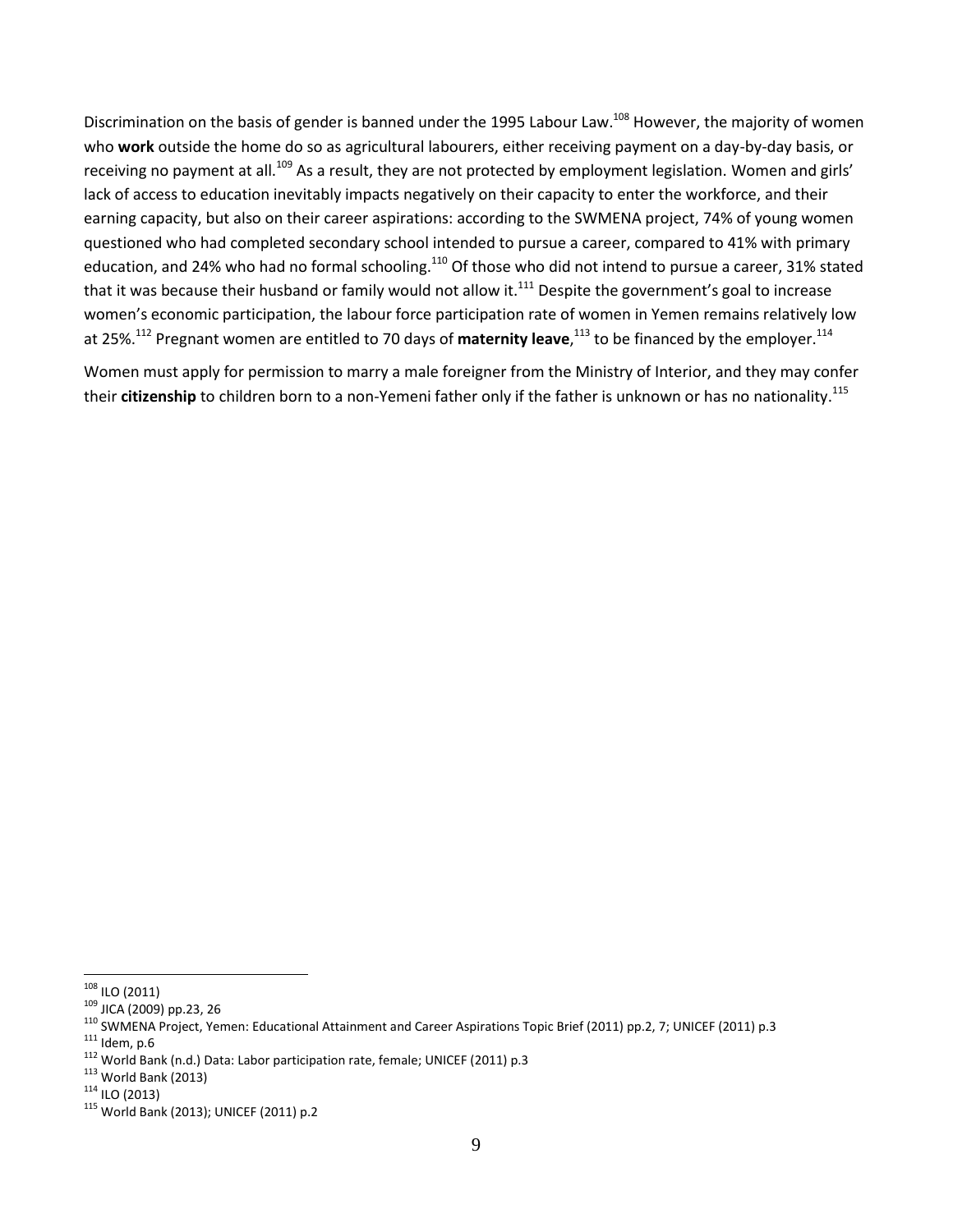## **Sources**

Central Intelligence Agency (CIA) (2013) The World Factbook: Yemen, Washington, DC: CIA, online edition [\(https://www.cia.gov/library/publications/the-world-factbook/geos/ym.html](https://www.cia.gov/library/publications/the-world-factbook/geos/ym.html) - accessed 16 February 2014).

Freedom House (2013) 'Yemen – Freedom in the World. Country Report' [\(http://www.freedomhouse.org/report/freedom-world/2013/yemen#.UwJvzkJdVyE](http://www.freedomhouse.org/report/freedom-world/2013/yemen#.UwJvzkJdVyE) - accessed 17 February 2014).

Freij, Leah Sawalha (2009) '"Safe Age of Marriage" in Yemen: Fostering Change in Social Norms. A case study', USAID Extending Service Delivery Project, Washington, D.C.

Gulf News (2013) Yemen activists urge steps to curb sexual harassment [\(http://gulfnews.com/news/gulf/yemen/yemen-activists-urge-steps-to-curb-sexual-harassment-1.1251828](http://gulfnews.com/news/gulf/yemen/yemen-activists-urge-steps-to-curb-sexual-harassment-1.1251828) accessed 15 February 2014).

Human Rights Watch (2010) World Report 2010: Yemen, New York: Human Rights Watch, [\(http://www.hrw.org/en/node/87738](http://www.hrw.org/en/node/87738) - accessed 15 February 2014).

International Foundation for Electoral Systems (IFES) and Institute for Women's Policy Research (IWPR) with funding from the Canadian International Development Agency (CIDA) (2011) 'Focus on Yemen. Civic and Political Participation Topic Brief', The Status of Women in the Middle East and North Africa (SWMENA) Project (http://swmena.org/en/topicbrief/29 - accessed 15 February 2014).

International Foundation for Electoral Systems (IFES), The Institute for Women's Policy Research (IWPR) with funding from the Canadian International Development Agency (CIDA) (2011) 'Focus on Yemen. Educational Attainment and Career Aspirations Topic Brief, The Status of Women in the Middle East and North Africa (SWMENA) Project [\(http://swmena.org/en/topicbrief/33](http://swmena.org/en/topicbrief/33) - accessed 15 February 2014).

International Foundation for Electoral Systems (IFES), The Institute for Women's Policy Research (IWPR) with funding from the Canadian International Development Agency (CIDA) (2011) 'Focus on Yemen. Paid Work and Control of Earnings & Assets Topic Brief, The Status of Women in the Middle East and North Africa (SWMENA) Project [\(http://swmena.org/en/topicbrief/31](http://swmena.org/en/topicbrief/31) - accessed 15 February 2014).

International Foundation for Electoral Systems (IFES), The Institute for Women's Policy Research (IWPR) with funding from the Canadian International Development Agency (CIDA)(2011) 'Focus on Yemen. Social Attitudes Toward Women Topic Brief, The Status of Women in the Middle East and North Africa (SWMENA) Project [\(http://swmena.org/en/topicbrief/28](http://swmena.org/en/topicbrief/28) - accessed 15 February 2014).

International Foundation for Electoral Systems (IFES), The Institute for Women's Policy Research (IWPR) with funding from the Canadian International Development Agency (CIDA)(2011) The Status of Women in the Middle East and North Africa (SWMENA) Project. 'Focus on Yemen. Women's Freedom of Movement &Freedom from Harassment and Violence Topic Brief (http://swmena.org/en/topicbrief/32 - accessed 15 February 2014).

International Foundation for Electoral Systems (IFES), The Institute for Women's Policy Research (IWPR) with funding from the Canadian International Development Agency (CIDA)(2011) The Status of Women in the Middle East and North Africa (SWMENA) Project. 'Focus on Yemen. Opinions on Early Marriage and Gender Quotas Topic Brief [\(http://swmena.org/en/topicbrief/27](http://swmena.org/en/topicbrief/27) - accessed 15 February 2014).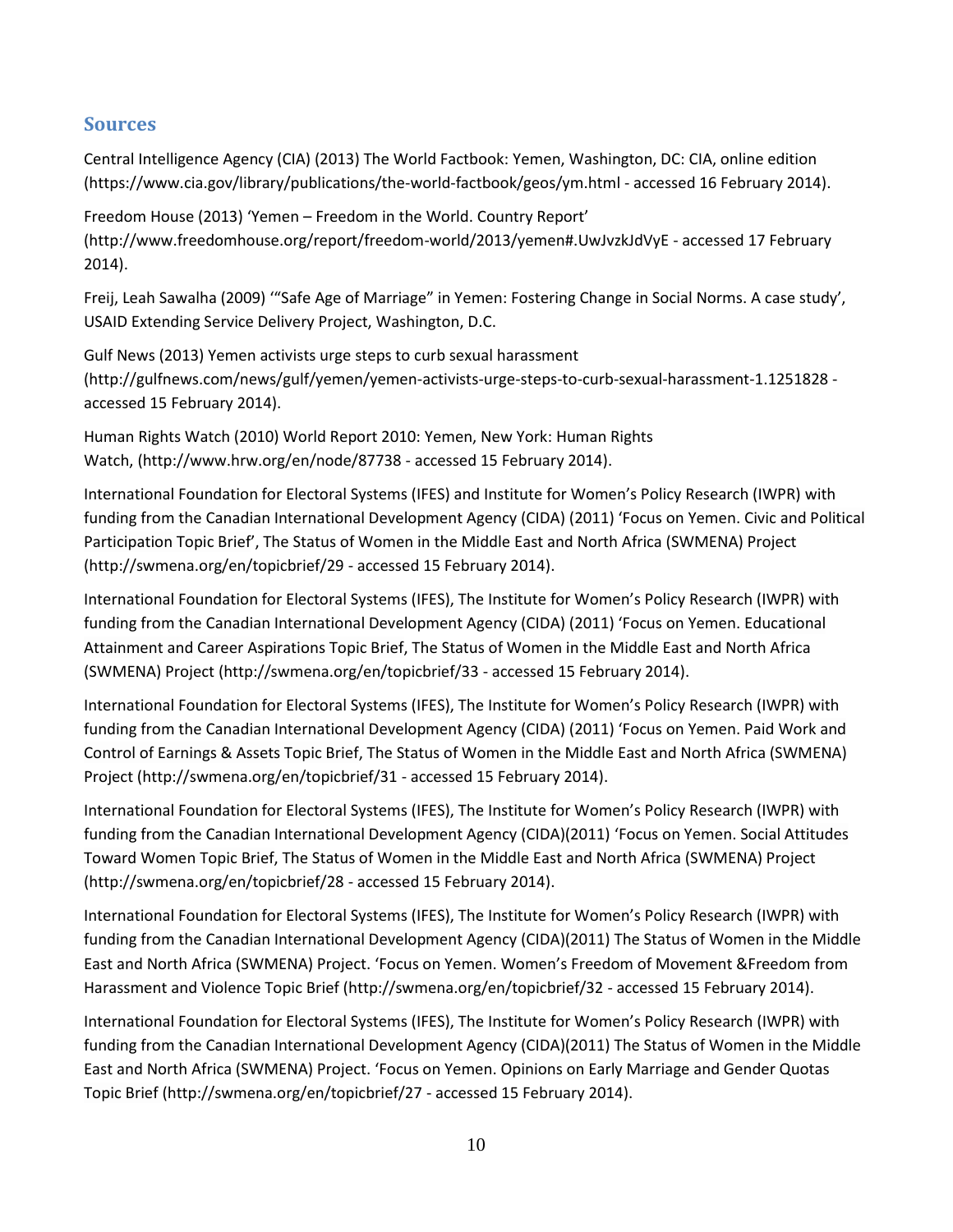International Labour Organization (ILO) (2011) Database of Conditions of Work and Employment Laws, [\(http://www.ilo.org/dyn/travail/travmain.sectionReport1?p\\_lang=en&p\\_countries=YE&p\\_sc\\_id=2000&p\\_](http://www.ilo.org/dyn/travail/travmain.sectionReport1?p_lang=en&p_countries=YE&p_sc_id=2000&p_year=2011&p_structure=3&p_sc_id=3050) [year=2011&p\\_structure=3&p\\_sc\\_id=3050](http://www.ilo.org/dyn/travail/travmain.sectionReport1?p_lang=en&p_countries=YE&p_sc_id=2000&p_year=2011&p_structure=3&p_sc_id=3050) - accessed 17 February 2014).

International Labour Organization (ILO) (2013) Working Conditions Laws Report 2012, A Global Review [\(http://www.ilo.org/wcmsp5/groups/public/---ed\\_protect/---protrav/--](http://www.ilo.org/wcmsp5/groups/public/---ed_protect/---protrav/---travail/documents/publication/wcms_235155.pdf) [travail/documents/publication/wcms\\_235155.pdf](http://www.ilo.org/wcmsp5/groups/public/---ed_protect/---protrav/---travail/documents/publication/wcms_235155.pdf) - accessed 17 February 2014).

Japan International Cooperation Agency (JICA) (2009) 'Yemen: Country Gender Profile', 23 March 2009, Sana'a, JICA.

Kte'pi, Bill (2013) "Yemen" (2013) *Cultural Sociology of Divorce: An Encyclopedia*. Ed. Robert E. Emery. Sage Publications, pp. 1295-1296.

Manea, Elham (2010) 'Yemen' in Sanja Kelly and Julia Breslin, eds., (2010) Women's Rights in the Middle East and North Africa, New York, NY: Freedom House; Lanham, MD: Rowman & Littlefield.

Ministry of Health and Population and UNICEF 2008. *Yemen Multiple Indicator Cluster Survey 2006, Final Report (MICS3)* [\(http://www.childinfo.org/mics3\\_surveys.html](http://www.childinfo.org/mics3_surveys.html) - accessed 15 February 2014).

New York Times (2014) Yemen Takes a Step Toward Law Ending Child Marriage [\(http://thelede.blogs.nytimes.com/2014/01/23/yemen-takes-a-step-toward-law-ending-child](http://thelede.blogs.nytimes.com/2014/01/23/yemen-takes-a-step-toward-law-ending-child-marriage/?_php=true&_type=blogs&_r=0)[marriage/?\\_php=true&\\_type=blogs&\\_r=0](http://thelede.blogs.nytimes.com/2014/01/23/yemen-takes-a-step-toward-law-ending-child-marriage/?_php=true&_type=blogs&_r=0) - accessed 14 February 2014).

UNICEF (2014) The state of the world's children 2014 in numbers. Every child counts. Revealing disparities, advancing children's rights (<http://www.unicef.org/sowc2014/numbers/> - accessed 16 February 2014).

United Nations Children's Fund, Female Genital Mutilation/Cutting: A statistical overview and exploration of the dynamics of change, UNICEF, New York (2013). [\(http://www.unicef.org/media/files/FGCM\\_Lo\\_res.pdf](http://www.unicef.org/media/files/FGCM_Lo_res.pdf) - accessed 16 February 2014).

United Nations, Department of Economic and Social Affairs, Population Division (2012). World Contraceptive Use 2012 (POP/DB/CP/Rev2012).

United Nations, Department of Economic and Social Affairs, Population Division (2013). World Fertility Data 2012 (POP/DB/Fert/Rev2012).

United Nations Department of Economic and Social Affairs (2013), World Abortion Policies 2013.

United Nations Statistics Division (2013) World Statistics Pocketbook, 2013 Edition. Department of Economic and Social Affairs[. http://unstats.un.org/unsd/pocketbook/](http://unstats.un.org/unsd/pocketbook/) accessed 9 October 2013.

United Nations Treaty Collection (UNTC) (2014) United Nations Treaty Conventions: Convention on the Elimination of All forms of Discrimination Against Women, countries ratified.

[\(http://treaties.un.org/Pages/ViewDetails.aspx?src=TREATY&mtdsg\\_no=IV-8&chapter=4&lang=en](http://treaties.un.org/Pages/ViewDetails.aspx?src=TREATY&mtdsg_no=IV-8&chapter=4&lang=en) - accessed 17 February 2014).

US Department of State (2012) '2012 Country Reports on Human Rights: Yemen', (http://www.state.gov/j/drl/rls/hrrpt/humanrightsreport/index.htm#wrapper - accessed 15 February 2014).